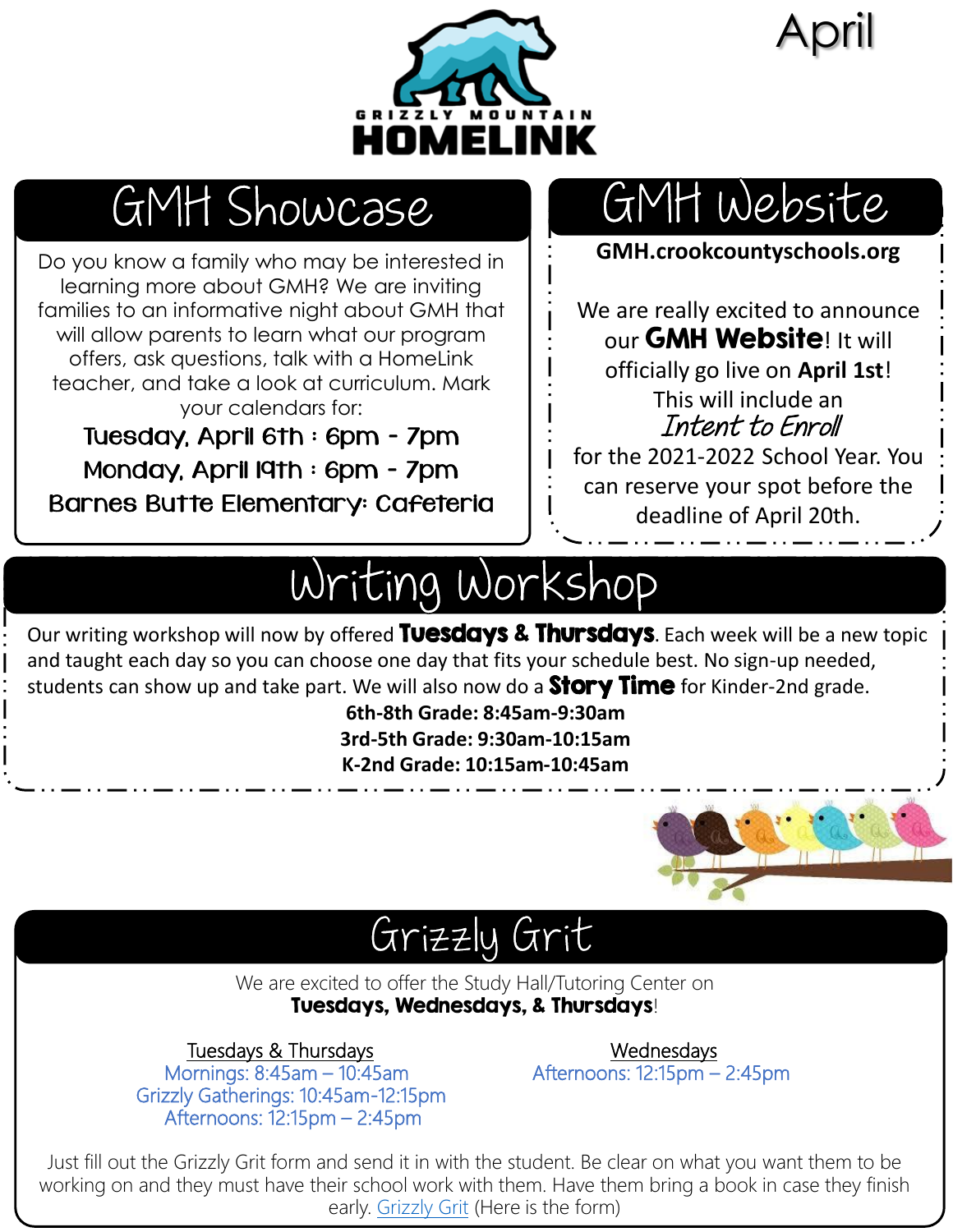#### GMH Contact Info.



**Grizzly Mountain HomeLink**

**Tech help: [tech.help@crookcounty.k12.or.us](mailto:tech.help@crookcounty.k12.or.us) or 541-447-5666**



**GMH Office 541-416-4153**

# Curriculum Orders for 21-22 School Year

In May, we will be taking curriculum orders for the upcoming school year! We are looking forward to many great opportunities next year!





#### Middle School Sports

CCMS will be starting Track and Boys Basketball on April 5th. If you have a student who wants to do both sports, they have created a coordinating schedule to allow that.

#### **Covid Athletics Waiver –**

[https://drive.google.com/file/d/1-3\\_n\\_3MZcitkCAId](https://drive.google.com/file/d/1-3_n_3MZcitkCAId-jiPgKvzSX-zAumc/view?usp=sharing)jiPgKvzSX-zAumc/view?usp=sharing

**Participation Form**  [https://drive.google.com/file/d/1-8McFJp-CcXgfDLDT-](https://drive.google.com/file/d/1-8McFJp-CcXgfDLDT-27SzH9ZyCGjzTd/view?usp=sharing)27SzH9ZyCGjzTd/view?usp=sharing

**Return Forms to Troy Waite at CCMS**

### Grizzly Gatherings

Students that sign up for this activity may be dropped off at Barnes Butte Elementary at **10:45am** and picked up at **12:15pm**. Students are advised to **bring water bottles and a mask**.

**It is very important that students wear a mask at all times while in the building. If we don't follow the guidelines, we will not be allowed to have students come in.**

Lunch will also be provided and sent home with students.

We will be doing a variety of activities (PE, ART, SCIENCE) Sign up Link: *<https://www.signupgenius.com/go/10c0d4ba5af29a7fcc07-grizzly2>*